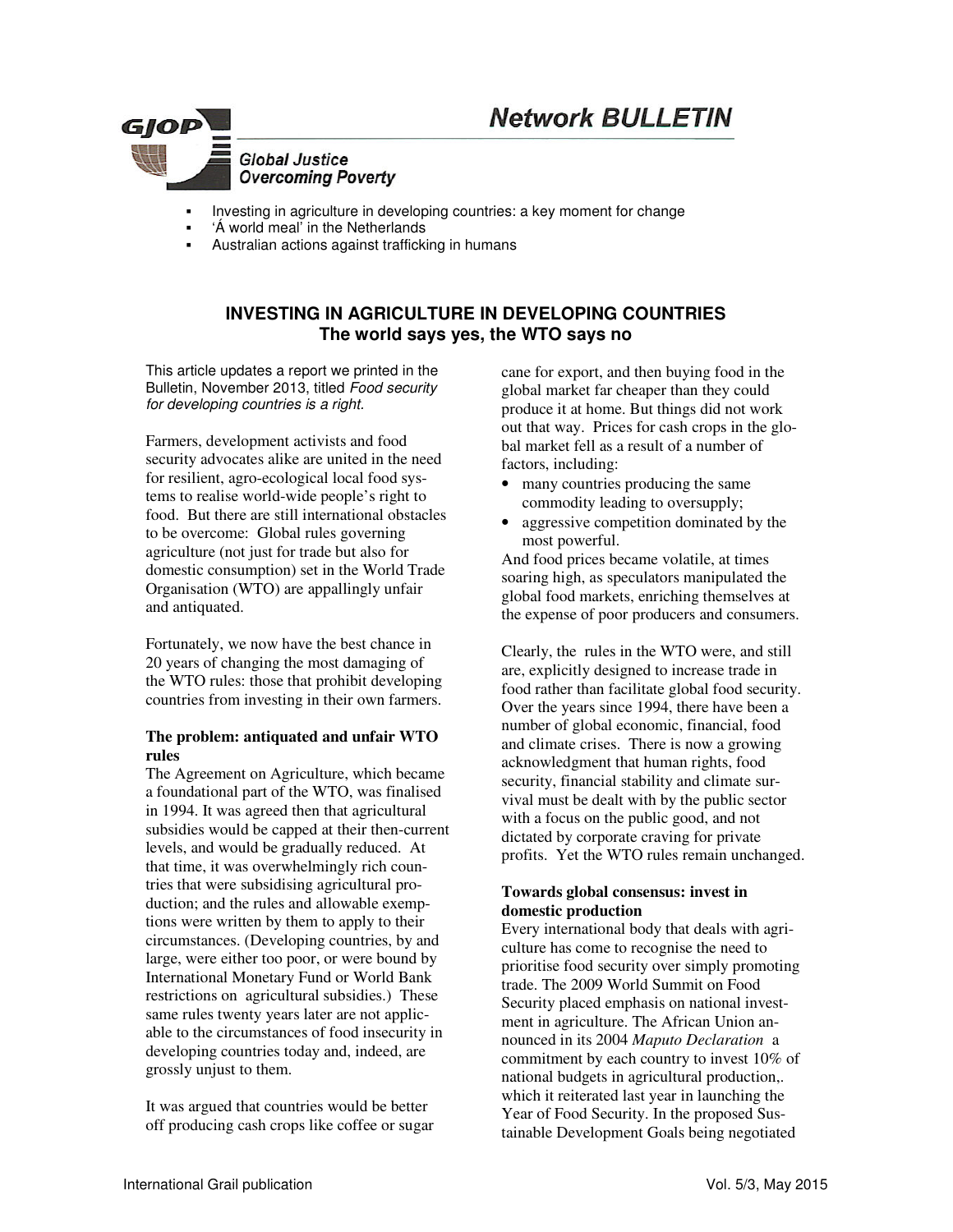at the United Nations, the need for developing countries to invest in food production is highlighted as a priority more than half a dozen times. Olivier de Schutter, the former UN Special Rapporteur on the Right to Food, caused an uproar in the WTO in 2011, when he detailed how WTO policies are incompatible with the right to food; and highlighted the importance of developing countries' maintaining food reserves.

Some developing countries are taking action. In India, more than half of the population depends on very small agricultural holdings and hundreds of millions suffer from a lack of access to adequate food. The Indian Food Security Act (2013) is intended to reduce poverty among both producers and consumers. It purchases food from poor farmers at a Minimum Support Price (MSP), and then distributes that food to the poor through a Public Distribution System (PDS) in what is called a public stockholding program. Countries as diverse as Bangladesh, Botswana, Cameroon, Egypt, Ghana, Kenya, Malawi, Morocco, Nepal, Senegal, Tanzania, Tunisia, Zambia, Zimbabwe have public stockholding programs. Many more countries are currently developing them.

At the WTO Ministerial meeting in Bali, Indonesia, in 2013, a coalition of countries led by India fought hard for permanent changes in the WTO rules that would allow developing countries freedom to secure the right to food for their people without WTO sanctions. The USA led the opposition and succeeded in postponing any permanent rule changes for a further four years, meanwhile conceding that developing countries might continue their existing subsidy programs in pursuit of food security but begin no new programs – the socalled 'Peace Clause'. There was no guarantee that a permanent resolution would be reached in 2017. Nor was it clear in the text whether the 'Peace Clause' would hold until there was a permanent resolution or would expire at the

end of four years. India again led the demand that this be clarified. The clarification came, reluctantly, the following year. It was agreed that the 'Peace Clause' would stay in place until permanent changes were made. And the deadline for adopting a permanent solution was brought forward to  $31<sup>st</sup>$  December 2015. This means that a decision should be taken at the Ministerial meeting in Nairobi, Kenya,  $15<sup>th</sup> - 18<sup>th</sup>$  December.

## **A KEY MOMENT: AN OPPORTUNITY FOR REAL CHANGE**

Removing WTO obstacles to food security would allow countries to be more selfsustainable. It would allow more poor nations to achieve the Millennium Development Goal of eradicating extreme poverty and hunger. It should be achievable.

What is it going to take? Anti-hunger groups worldwide will need to take up the cause and bring their powerful advocacy to bear on the issue. Farmers, Right to Food campaigners, and development advocates in Africa, Asia, and across the developing world will need to pressure their governments to support food security in the WTO. Unity among developing countries and Least Developed Countries (LDCs) will be essential. The USA Trade Representative and Department of Agriculture must be exposed for their divide-and-conquer tactics, as they are currently circulating inaccurate and misleading information about India's stockholding programs to scare the Least Developed Countries in the WTO. Solidarity with the poor and hungry must be mobilised in Europe and other developed countries. International agencies with a voice on food security must speak out. **It can be done. Let this opportunity not be missed.** 

*Source: Deborah James, Director of International Programs, Center for Economic and Policy Research, Washington, DC. www.cepr.net Edited by Alison Healey.* 

# **'A WORLD MEAL' IN THE NETHERLANDS**

The Africa-Europe Network (AEN) is the Dutch Antenna of the Africa Europe Faith and Justice Network with its secretariat in Brussels. According to its website, 'AEFJN

listens to the voice of Africa... brings this voice to the European Union (EU) and insists on the right and the responsibility of Africans to make their own policy for development.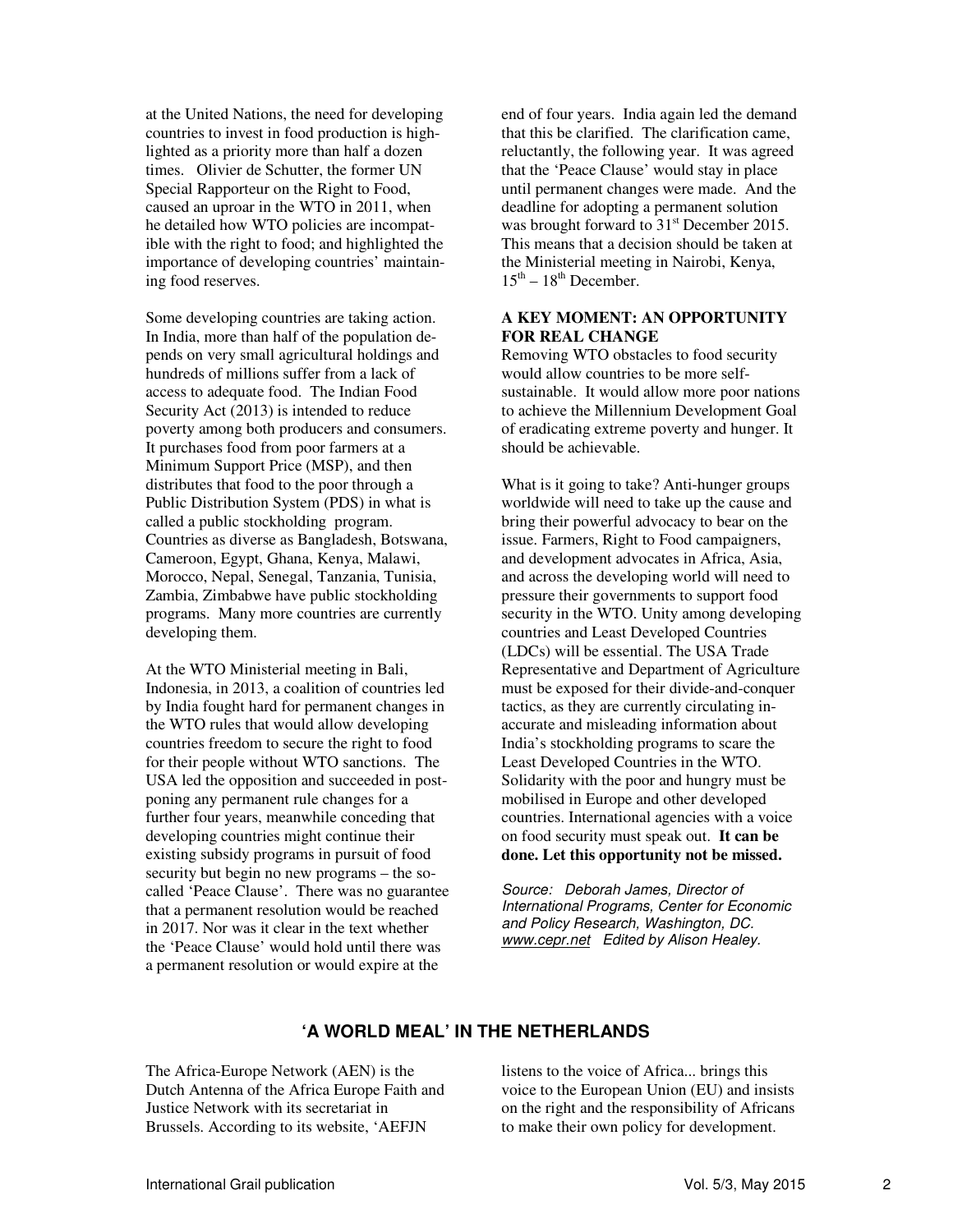AEFJN lobbies the EU and member states to promote sustainable development in Africa, monitors the impact in Africa of EU policies and agreements and promotes socio-economic strategies that take into account the views of African people for sustainable development'.

The Dutch Antenna is presently focuses mostly on the impact of land grabbing and its consequences, such as lack of food and water security, the environment and human rights.

A few months ago, we organised 'a World Meal' for a small group of parishioners in Tilburg. A World Meal contains no meat, because animals bred for meat consume a lot of good food. Roughly calculated, an animal will consume 10 kilos of wheat, soya, tapioca, maize and lots of water to produce 1 kilo of meat. In our country, most maize fields feed cows and pigs, not humans. A World Meal contains also no fish. Meat and fish can easily be replaced by other nutritious foods such as soya beans and grains.

 In fact, there should be enough food for everybody. A Dutch organisation calculated that, if food was equally divided among the people of the world, each person would have enough to eat good and nutritious food.

We started the meal by introducing ourselves and with a short prayer. After soup, we showed a short video about land grabbing in Uganda, on one of the islands in Lake Victoria. A big foreign company had 'bought' land from small farmers. The chief was paid; farmers were not compensated. The company planted the whole area with palm trees. The oil will be used as 'bio-fuel'. This video was a great help to starting a good discussion and exchange among the guests. After the meal the question: 'What can we do about it?' was discussed and experiences shared of which food to buy and how to cook it, where the food we buy comes from, in which bank to have one's bank account.

In this month of May we having our AEN annual meeting in the Grail Centre in Utrecht where we will again serve a World Meal with a video and discussion.

*Source: Carla van Thiel (Grail, Netherlands)* 

# **AUSTRALIAN ACTIONS AGAINST TRAFFICKING IN HUMANS**

For the last eighteen months I have represented the Grail in the NSW sector of the Australian Catholic Religious Against Trafficking in Humans (ACRATH), taking over this role from Mary Robertson. Though not a religious institute, the Grail is warmly welcomed to participate in the activities of ACRATH.

As a national group, ACRATH is involved in a wide range of issues associated with various forms of trafficking. Its success has been largely dependent on funding provided by religious congregations and its very successful lobbying of the Federal Government. The funding has enabled the employment of people in a variety of associated activities.

#### **Forced Marriage Project**

The New South Wales Government has enacted new legislation regarding forced marriage of children – 'girls not brides'. Some ACRATH members attended the Sydney

Forced Marriage Network plenary meeting in February of this year and will continue its association with this group. A start has been made on clarifying definitions.

### **Women's voices heard in sex trafficking research**

At the ACRATH National Conference in February of this year, Sister of Mercy, Angela Reed, and her bilingual research assistant, Marietta Latonio, presented a full-day exposition of her PhD research. It was very informative to share her findings through the interactive approach she took.

While researching and writing, Angela discovered that sex trafficking is a very complex global problem and there is no one homogenous sex trafficking experience. She was awarded her PhD by the School of Global, Urban and Social Studies at RMIT University in Melbourne. In her thesis, *Exploiting*